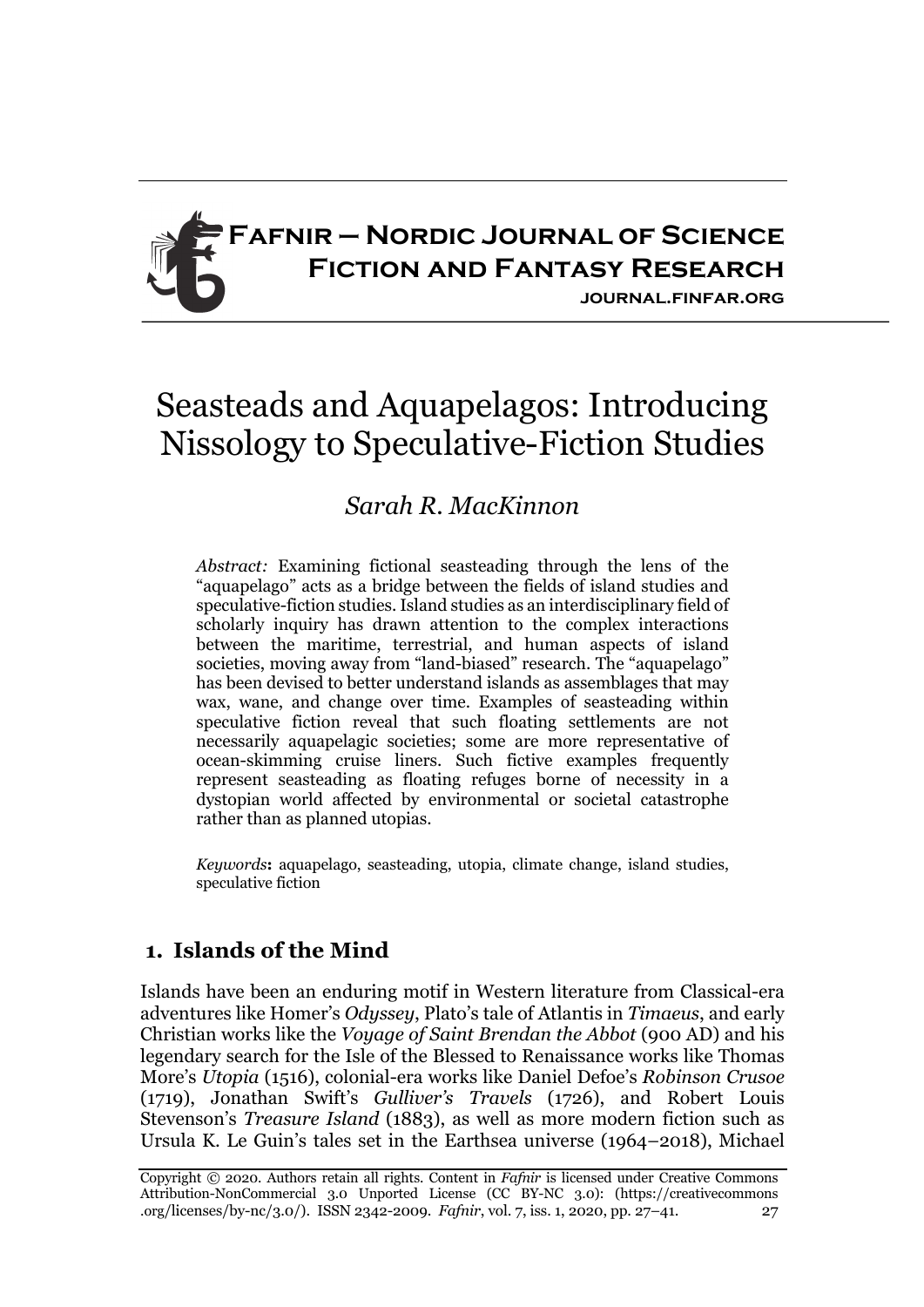Crichton's *Jurassic Park* (1990)*,* and *The Islanders* by Christopher Priest (2014). Islands have also featured as a useful backdrop or plot device to isolate and contain potential suspects in the mystery and crime genres, such as those of Agatha Christie. They are also a persisting feature within other forms of Western media, such as the films *Mysterious Island* (1961), *Six Days, Seven Nights* (1998), and *Castaway* (2000), plus television shows such as *Thunderbirds* (1965–1968), *Lost* (2004–2010), the Irish comedy *Father Ted* (1995-1998), and the currently airing BBC detective show filmed in Guadeloupe, *Death in Paradise* (2011-present).

Islands are such a pervasive motif that the cultural history of the Occident has been described as an island story (Gillis, *Islands of the Mind*; Baldacchino, "Introducing" 16). Islands feature in such profusion that some island scholars claim the West suffers from a phenomenon termed "islomania": an obsession with islands (Gillis, "Island Sojourns" 247). Islomania is said to result from "islandness", or the "metaphysical sensation that derives from the heightened experiences that accompany the physical isolation of island life" (Conkling 200). Island scholar Godfrey Baldacchino has explicated islandness as encompassing the geographical particularities of islands such as geographical precision, comprehensible scale, and separation from elsewhere ("Islands" 35). These characteristics result in islandness constituting a special sense of place not replicable in continental regions, and this sense of place can produce particularly strong emotional geographies ("Editorial" 374).

Usually the smaller and more remote the island, the stronger is "outsiders'" attraction to it: to write about it, to visit it, to dream about it. As Baldacchino explains, "They find themselves presented as locales of desire, as platforms of paradise, as habitual sites of fascination" ("Editorial" 373–74). Mediatization of islands has transmitted, transformed, amplified, and mythologised islandness to the point where islomania is often based on a mythscape rather than an appreciation of the day-to-day realities and mundanties of island life (see MacKinnon and Hannan for the mythscape of the Scottish island of St. Kilda). For Baldacchino, there are five principal ways that media as well as the populations and governments of islands themselves have reified islomania: portraying islands as "special" and different from continental cultural and political norms; as sites of exocitism, particularly in relation to indigenous peoples; as a background for male exploration and domination, as in a Robinsonade; as a locus for the rise of tourism for relaxation and adventure; and, through the use of branding and marketing, as a route to development ("Getting wet" 55–56). This holds true not only for warm-water islands that promise paradise, exocitism, and relaxation. People are also attracted to coldwater islands that offer a different form of islomania based on exploration, emptiness, and perceived remoteness (Baldacchino, *Extreme tourism*; see also Petridou, Olausson, and Ioannides for a discussion of Greenland's tourism industry).

## **2. Island Studies (Nissology)**

Island studies as a distinct field of scholarly research is a relatively recent interdisciplinary development, dating from around the year 2000 (see Grydehøj for a comprehensive history of the field). The *raison d'être* of island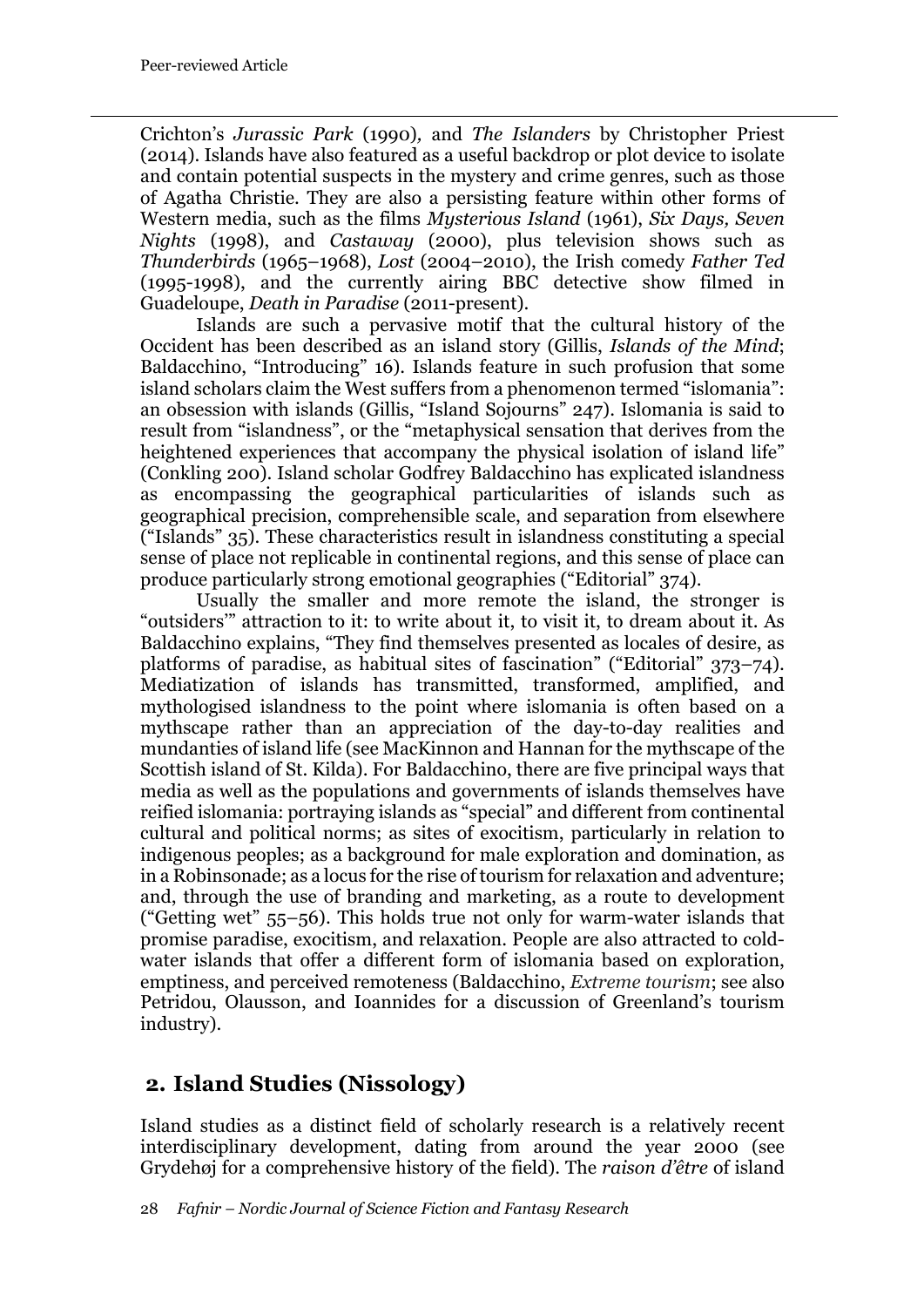studies is to "understand islands on their own terms" (McCall 3) through "sharing, advancing and challenging existing theorization on islands ... while avoiding, delimiting or debunking false or partial interpretations of the island condition" (Baldacchino, "Introducing" 16). Despite its being a relatively young field, scholars have made significant progress in researching and sharing knowledge about island governance (Baldacchino, "Editorial"), music (Johnson and Kuwahara), culture (Pungetti), and games and sports (Ronström), as well as the aforementioned implications of "islandness"; for example, on economic practices (Royle, *Geography*), and in power dynamics between islands and between mainlands and islands (Pöllath). Island scholars have also begun to consider the representations of islandness within media; these include, for example, Graziadei et al.'s discussion of Michael Bay's film *The Island (2017)*, Lucchitti's (2013) discussion of the Blasket Islands in Irish literature, and Kinane's (2018) Theorising Literary Islands – The Island Trope in Contemporary Robinsonade Narratives. Similarly, Crane and Fletcher's *Island Genres, Genre Islands* discusses islands in popular fiction.

Island scholars have also examined islands within climate-change narratives (Kelman, 2018). Many islands have risen to international attention for their somewhat unfortunate position as "miners' canaries", revealing the effects of climate change long before larger landmasses do (Royle, "Lessons" 250; Nunn 144). Nations in the Pacific Ocean are already facing the impacts of rising sea levels; these include Tuvalu (Farbotko 48) and the Marshall Islands, the government of which is making plans for relocation under a schema called "Migration with Dignity" (McClain et al. 3). Some Pacific islands are going as far as planning to construct islands using land-reclamation techniques (Lister and Muk-Pavic 79). However, several island scholars have warned against glossing over all Pacific islands as "sinking" or "titanic" societies (Barnett 207; Barnett and Campbell 2). Some have also highlighted the under-researched maritime aspects of islands in reaction to accusations of a "land bias" in nissological research (Baldacchino, "Getting Wet" 22), despite the immutability of land and water boundaries that often results in islands being defined by their coastlines, which determine their natural edges (Farran 55). This is largely a result of land being "perceived as solid, boundable, controllable – the space of civilization .... Water, by contrast ... either threatens or is used ... but that is fundamentally external to society" (Steinberg 2113). At a basic level, seas are frequently represented in atlases as "huge, monochromatic and isotropic space(s) … where nothing seems to happen except for the activity of fishermen" (Fleury 1–2). This is despite a wider recognition that historically the sea "binds particular modes of civilisation together" (Maxwell 22), particularly within archipelagos where island relations are built on connection, assemblage, mobility, and multiplicity (Stratford 3), as with some Pacific nations (see Matsuda 31). The recent growing concern about the implications of climate change has drawn attention to aquatic surroundings as well as producing a global discourse that is "interconnected through the rising of a world ocean" (DeLoughery, "Submarine" 34).

In recent years conventional notions of archipelagos have been critiqued for their lack of consideration of the extent to which human communities create integrated terrestrial and marine spaces through their livelihood activities in particular locations at particular times. Such integrated spaces were characterised as "aquapelagos" by Hayward ("Aquapelagos" 3), using a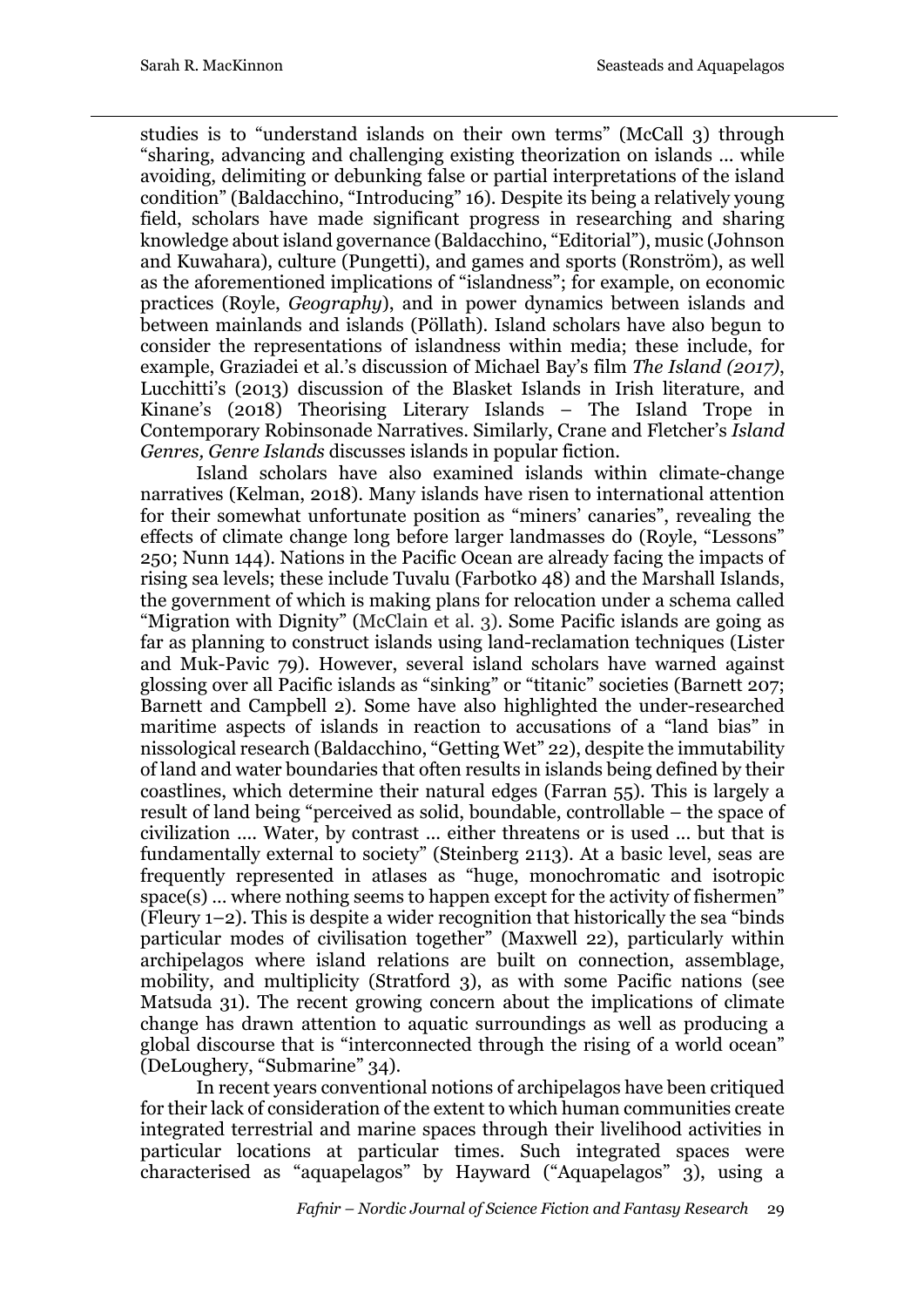neologism that has persisted, and it extends to a variety of contexts that include speculative-fiction locales such as the techno-city represented in the TV series *Stargate Atlantis* (MacKinnon 42). One key aspect of the aquapelago emphasised in Hayward's first essay on the topic and his subsequent theorisation of the aquapelagism and de-aquapelagism of Manhattan during the 18th to early 21st centuries is its temporality. In this context, aquapelagos are perceived to "wax and wane" in response to changes in such factors as population patterns, climate and weather events, over-aggressive extractivism, and pollution. In an historical context, the thawing that followed the late Glacial Period around 12,000 years ago was instrumental in changing land and sea boundaries in manners that stimulated aquapelagic activity, just as the more recent impacts of the Anthropocene have both disrupted existing aquapelagic systems (such as Manhattan) and opened up new reactive and opportunistic systems.

In contrast to aquapelagos, island scholars have shown that cruise liners merely skim the surface of the ocean, rather than coexist with it (Cashman, "Skimming"). Cruise ships are "spaces of containment" that are a destination in and of themselves where tourists spend their time and their money (Weaver 165). Tourists are focused inwards towards the ship and its aquatic entertainment, such as hot tubs and artificial wave machines; it becomes impossible for them to interact with the sea around them (Cashman, "Skimming" 1). The sea is an "unnatural place for humans ... fraught with danger" (Cashman, "King Neptune" 91). In fact, on many cruise ships a large number of cabins face inward for the pleasure and distractions of the central concourse rather than out to sea (Fleury 2). This containment is often extended ashore as cruise-ship companies have been known to rent or purchase entire islands and beaches in the Caribbean to act as destinations for tourists (Weaver 166). This creates a "tourist bubble" where time as well as space is contained through tight onshore schedules that shield tourists from local environments and cultures (Gutberlet 520). When cruise ships interact with the depths of the ocean, it is often with deleterious effect in the form of disposing of solid waste, grey water, and bilge water that can harm human health and the environment (see Panko and Henthorn 15). What follows is a discussion of seasteading within speculative fiction to determine to what degree seasteads resemble ocean-skimming cruise ships or integrated aquatic-terrestrial-human spaces.

## **3. Seasteading**

Seasteading, a portmanteau of "sea" and "homesteading", is the idea of constructing permanent floating dwellings called "seasteads". Seasteads can take various forms: platforms fixed to the ocean floor, floating cities, or large ships with a resident population. In the 1960s planners and architects such as Japanese Metabolist architect Kiyonori Kikutake and American architect and designer R. Buckminster Fuller began to consider the possibilities of people living permanently on seasteads. Kikutake designed a free-floating, politically independent city for a Japanese architecture magazine in April 1960: "Ocean City" would have the capacity for 500,000 people and would sink upon reaching the end of its lifespan. In 1967 Fuller designed a plan for a "tetrahedronal" floating city called "Triton City" for the US Department of Housing and Urban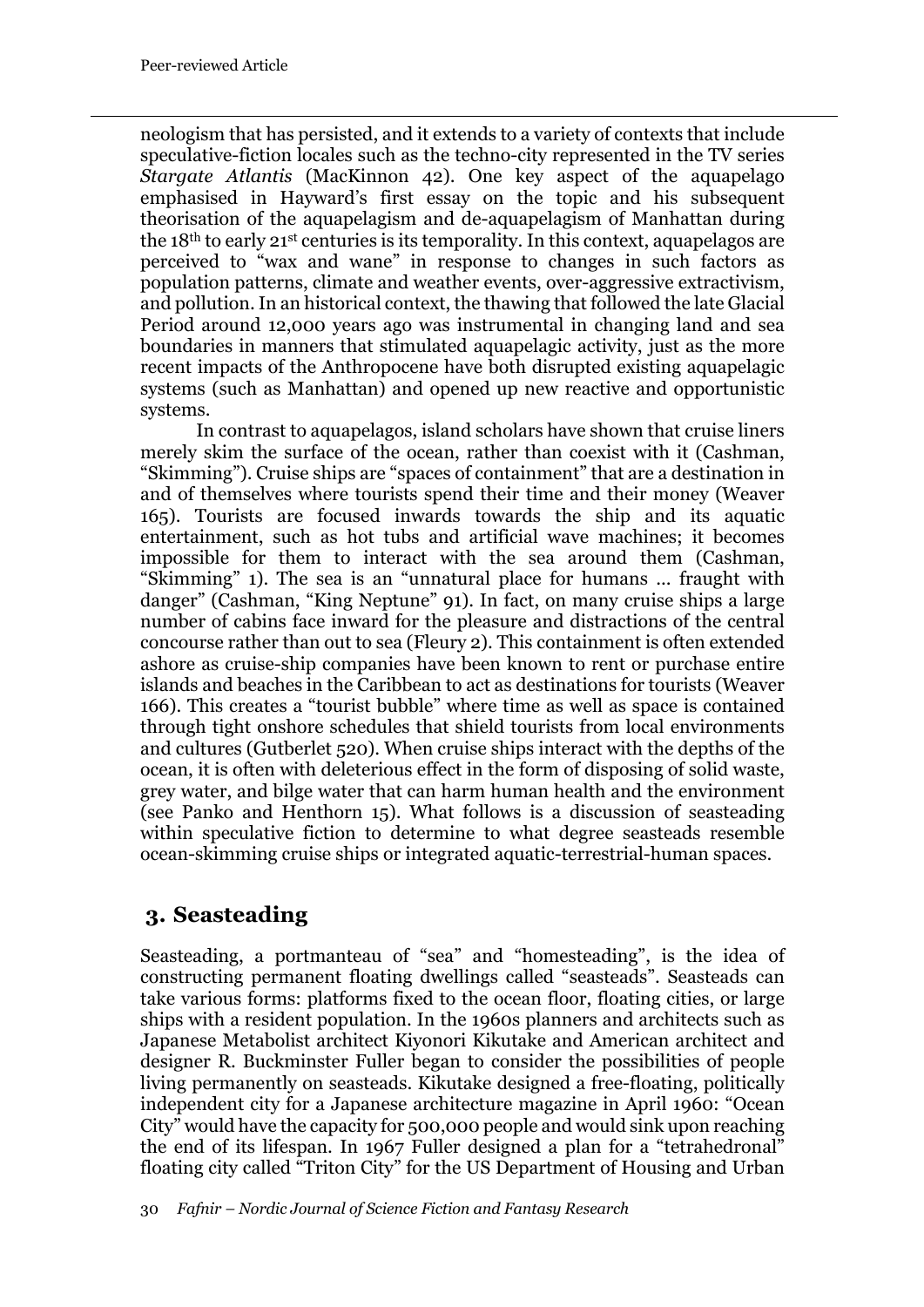Development. Although neither of these cities was built, they serve as examples of architectural retro-futurism.

It was also in the 1960s that the first attempts of people to construct and inhabit offshore platforms were made. In 1967 Italian engineer Giorgio Rosa funded the construction of Respubliko de la Insulo de la Rozoj in the Adriatic Sea, 11 km off the Rimini coast in Italy. In 1968 Rosa declared himself president of the newly independent state, with Esperanto as its official language (Hayward, "Aquapelagos" 2). The Italian government destroyed Rose Island in 1969, believing it was being used for tax-avoidance purposes. Also in 1967, the first floating settlement was created using a retrofitted ship. According to the website for the Church of Scientology purchased British naval ship *HMS Royal Scotsman*, renaming her *Apollo*, in order to "assist L. Ron Hubbard with advanced research operations and supervise Church organizations around the world". The Church of Scientology describes its Sea Organization, or Sea Org, as a "fraternal religious order ... [that] is composed of the singularly most dedicated Scientologists – individuals who have committed their lives to the volunteer service of their religion". The ship was retired from service in 1975 when the Sea Org's administrative organisation moved to Florida, although there continue to be other Sea Org vessels.

Since 2008, the Seasteading Institute, a California-based independent think tank funded by wealthy patrons, many of whom share a libertarian political bent, has promoted seasteading as a means of creating communities outside of established nation-states, their tax regimes, and alleged "deep-state" bureaucratic cultures (for a discussion of the politics of seasteading, see Steinberg, Nyman, and Caraccioli 1536). This libertarian philosophy and sense of "otherness" differentiates seasteads from constructed islands like The Palms in Dubai, Flevopolder in the Netherlands, and Chinese artificial islands in the South China Sea that do not exist to challenge the state but to support and reify it. However, the Seasteading Institute has promoted a "floating city" concept since 2016, and in early 2017 announced an agreement with the government of French Polynesia to moor a floating city in sheltered waters off the archipelago, to get the project off paper and into reality. Despite considerable publicity and media coverage, the Seasteading Institute's venture collapsed when the government withdrew support in early 2018. To date neither the Seasteading Institute nor any other entity, such as *Freedomship*, has succeeded in establishing a free-floating autonomous micro-state in international waters, but libertarians' considerable and ongoing interest in the project suggests that they will pursue further ventures in future.

## **4. Seasteading in Speculative Fiction**

While the term "seasteading" did not enter usage until the 1980s with Ken Neumeyer's book *Sailing the Farm* (1981), the concept of floating dwellings has existed within speculative fiction for much longer. Jules Verne's *Une ville flottante* depicts a steam-powered ship so massive and complex that it is described as "more than a vessel, a floating city, part of English soil" (5). In 1895 Verne also published *L'îl*e *à hèlice,* translated as both *Propeller Island* and *The Floating Island*. Philip E. High's *These Savage Futurians* (1967) features a charismatic and authoritarian leader, Arnold Magellan, who establishes a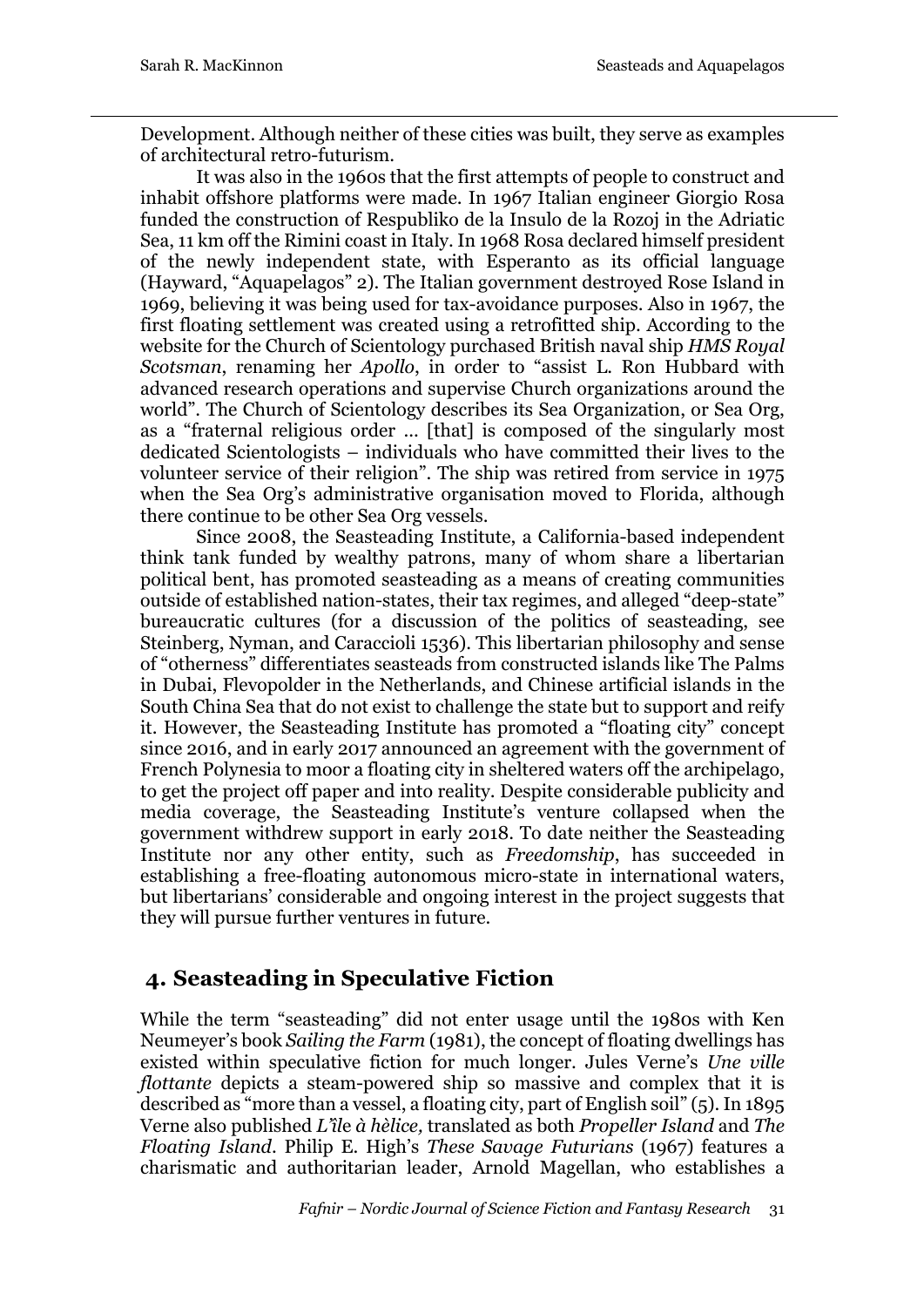refuge for the world's greatest scientists and thinkers on an artificial island in the mid-Atlantic. As the island grows, the rest of the world suffers from famine, disease, and chaos. Magellan's islanders began conducting genetic experiments on the children of survivors to produce a more advanced and stable society.

What follows is a more in-depth discussion of seasteading in speculative fiction between 1990 and 2019, not as an exhaustive list, but as an introduction to examining the interaction between people and their terrestrial and aquatic environments and as a nexus between the fields of island studies and speculative-fiction studies.

#### **4.1** *Waterworld*

Many speculative fiction works of the 1990s suggested that seasteading would become an inevitable response to global catastrophes such as climate change or social breakdown. Perhaps the most famous of these is the 1995 postapocalyptic SF film directed by Kevin Reynolds, *Waterworld*. The film is set in the distant future after the polar ice caps have melted and sea-level rise has submerged virtually all the land on Earth. The film follows a character, "The Mariner," who trades in the rarest of all goods in this watery dystopia: dirt. The Mariner lives on his trimaran and uses his mutations of gills and webbed toes to dive to now-submerged towns to salvage items for trade. *Waterworld* features several forms of seasteading: man-made atolls, trading platforms, and settlements onboard oil tankers.

The humans in *Waterworld* live together in groups on artificial atolls: rings of ramshackle, shanty-style buildings around an interior lagoon that harbours small boats and rafts. Only one atoll is seen on-screen, and it is shown to be limited in facilities and comfort: the single store sells only fresh-water rations and a single tomato plant. The exterior of the atoll is thinly fortified with sheets of corrugated metal that prove instantly ineffective against Smoker (pirate) attack, and the island is overrun. The emotional geography of the *Waterworld* atoll therefore reflects that of a cruise ship: it is an inward-looking place that protects residents from the dangers of the surrounding ocean. The limited interaction between the people of the atoll and the ocean is emphasised when the Mariner throws a child off a boat and she panics while her carer shouts, "She can't swim!"

After the atoll is attacked, the Mariner and his rescued companions spend several days at sea when they see a small barter outpost that appears to be anchored to the ocean floor. The multi-level platform appears too small for permanent habitation, with little in the way of shelter or home comforts. The platform is used as a trap by Smokers, some of whom hide by being anchored to the ocean floor on submersible jet skis. The Smokers live aboard the rusty hulk of the infamous *Exxon Valdez* oil tanker. The antagonist of the movie and leader of the Smokers, the Deacon, stands on the bridge and preaches his messianic message of finding dry land to the Smoker hordes below. Mobility is a key feature of both cruise liners and aquapelagos, but this mobility takes different forms. While cruise liners themselves navigate the ocean the people onboard are generally restricted in their movements to 'guest areas' and designated routes ashore. Within aquapelagos, however, it is the people who are mobile, moving through, within and beyond the terrestrial and aquatic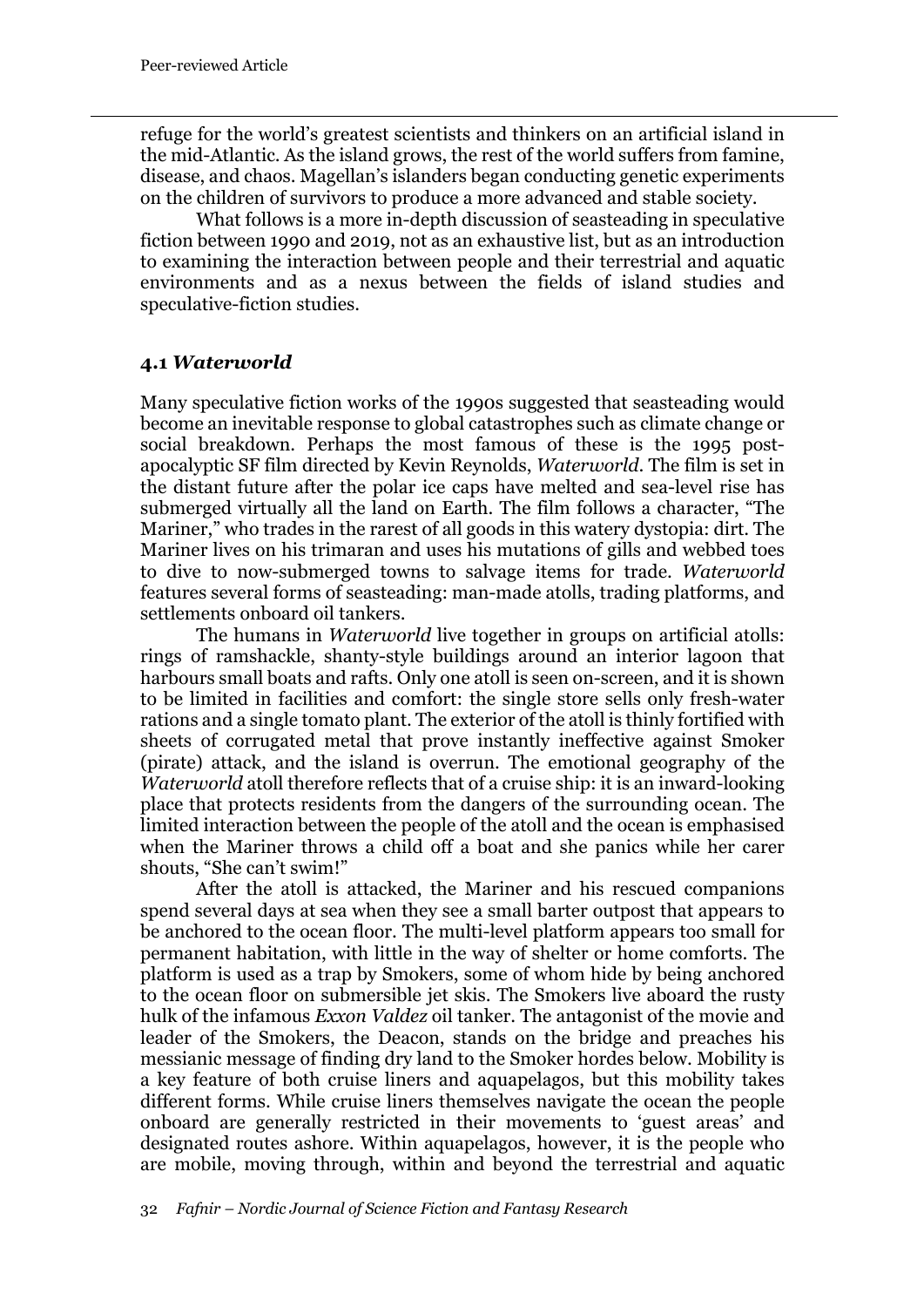spaces. It could be argued that the Smokers and the Mariner of *Waterworld*  represent an aquapelagic existence. While the Smokers stalk the ocean in their oil tanker, they also utilize its depths for camouflage and for surprise submersible attacks. The Mariner himself scavenges from the depths of a longgone civilization and uses his physical mutations of gills to swim for much longer than other humans.

Phillip Hayward writes that one of strongest examples of aquapelagity is the immersion of humans in aquatic spaces for livelihood activities such as freediving for food or resources, giving the example of freedivers in Japan and Korea, whose diving technique is similar to that of the Mariner ("Sounding"). Other examples of humans existing within ocean spaces include Alexander Beliaev's *Amphibian Man* (1928) and Peter Benchley's *White Shark* (1994), both of which feature humans anatomically altered to breathe through gills as does the Mariner, and works such as James Cameron's film *The Abyss* (1989) or Greg van Eekhout's novel *California Bones* (2014); the latter novel features humans "breathing" oxygenated fluids in their lungs that enables them to operate underwater without air tanks. Therefore, there is scope outside seasteading to investigate the presence of aquapelagos within speculative fiction that features humans spending prolonged periods of time submerged through adaptation or technology.

#### **4.2 Distress**

The plot of *Distress* (1995), a SF novel by Greg Egan, centres around an investigative science journalist, Andrew Worth, who is attending a physics conference to report on a purported Theory of Everything. The conference is being held on Stateless*,* a constructed living island that is anchored to a guyot on an underwater mountain 4,000 km from Australia's east coast. The island was formed after six employees of a Californian biotech company stole the seed material and information needed to grow an artificial bio-island in 2025. The protagonist describes the landscape of Stateless as being

like a pale stranded Starfish. Six arms sloped gently down from a central plateau; along their sides, grey rock gave way to banks of coral, which thinned from a mass of solid outcrops to a lacelike presence barely breaking the surface of the water .... Inland a sprinkling of lights hinted at the city's orderly grid .... Stateless was as beautiful as any atoll, as spectacular as any ocean liner ... with none of the reassuring qualities of either. (106)

Each arm is over 40km long, and if constructed from a traditional material like limestone would snap at the edge of the guyot (157); however, the fine "mineralised foam" that is forever dissolving, releasing gases, and self-repairing means that Stateless continues to float (162). One million people live on Stateless, and almost two-thirds of the population are Pasifika, essentially climate-change refugees, waiting for their home nations, including Fiji and Samoa, to grow their own new (and legal) artificial islands. As the protagonist laments, the "Greenhouse Storms have claimed so many people" (325). The political situation on Stateless is described as anarchy: there is no ruler, but not an absence of laws (143). Stateless struggles to have any industry of note and cannot exploit any natural resources; it thus relies on tourism and income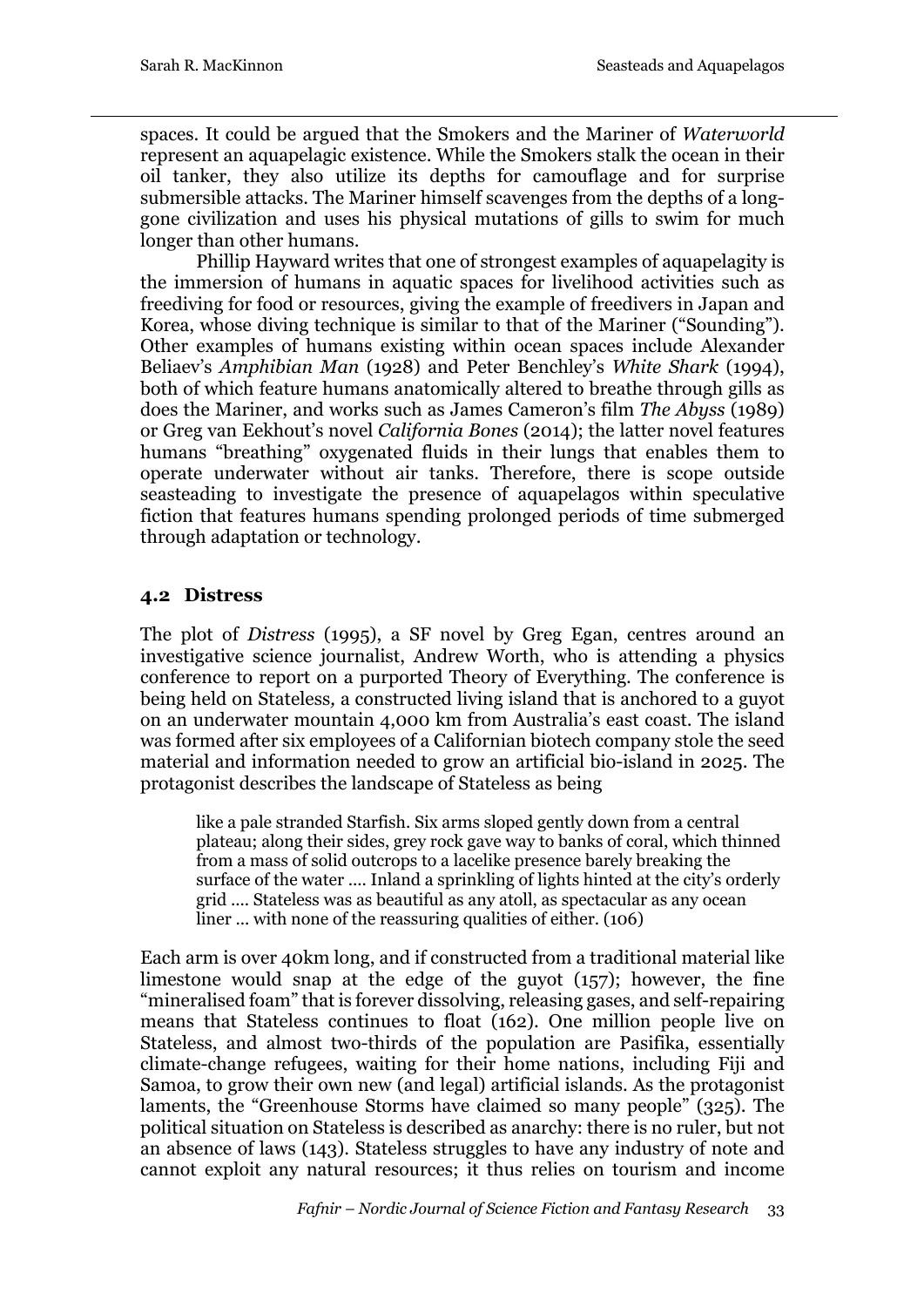related to cultural activities. However, because Stateless is boycotted by UN countries due to its rogue status, travel from anywhere is long and complicated. The island is further ostracised because of its communal approach to ownership and distribution of resources. While in the rest of the world private land ownership is the norm and every food crop is licensed, on Stateless nobody owns land and no one goes hungry. For this reason Stateless represents the "Otherness" of a seastead: life outside the global capitalist agenda. This form of anarcho-communism is quite an interesting alternative to many contemporary conceptions of seasteading that view such endeavours as a source of "individualist escape" (Steinberg, Nyman, and Caraccioli 1534).

New residents, and even visitors, to Stateless are encouraged to take a trip to the underside of the island to see its inner workings as a rite of passage. This involves using scuba gear while being lowered through a narrow duct and emerging beneath one of the piers. After their initial submergence, Stateless residents appear to have little interaction with the Pacific; there is no mention of fishing, and travel, despite the boycott, is by air. This suggests that Stateless is not a truly aquapelagic society; rather, it is firmly territorially focused, or "land-biased", where humans' interaction with their oceanic surroundings is minimised to a fleeting encounter.

The snowflake shape of Stateless is similar to the landscape of Atlantis within the Stargate franchise. Additionally, both cities also use the ocean for protection. The finale of *Distress* involves Stateless residents submerging their core downtown to drown an invading force; in contrast, Atlantis is submerged for many years to hide it from scanners and to attenuate any laser weapons. Atlantis is a mobile city-ship that has been "submerged, afloat, and travelled through space several times" (MacKinnon 45), and its islandness is more representative of the "performed entity" of an aquapelago than the static boundness of Stateless.

Greg Egan revisits seasteading in his 2019 novella *Perihelion Summer,*  in which a binary black hole system enters the solar system and alters the Earth's orbit. Subsequently, large swathes of the Earth become uninhabitable for most of the year as the climate becomes more extreme. The protagonist, Matt, has designed and built a torus-shaped floating habitat, called *Mandjet*. The plan is to sail south from the west coast of Australia to spend the summer in Antarctica, then sail back to Australia in wintertime. *Mandjet* is arguably more aquapelagic than Stateless for several reasons. First, Matt spends significant amounts of time underwater welding new boats to its side and hiding from pirates. Second, he uses various vessels to move back and forth between *Mandjet*, other ships they encounter, and Australia. Thirdly, he suspends and submerges a net in the central oculus of *Mandjet* to provide a mobile aquaculture rig. Therefore, *Mandjet* is not simply skimming the surface of the Indian Ocean; instead, its population is navigating beyond the seastead's boundaries and using and engaging with its depths on a continual basis. Furthermore, due to its seasonal habitation, *Mandjet's* aquapelago can be said to wax and wane annually.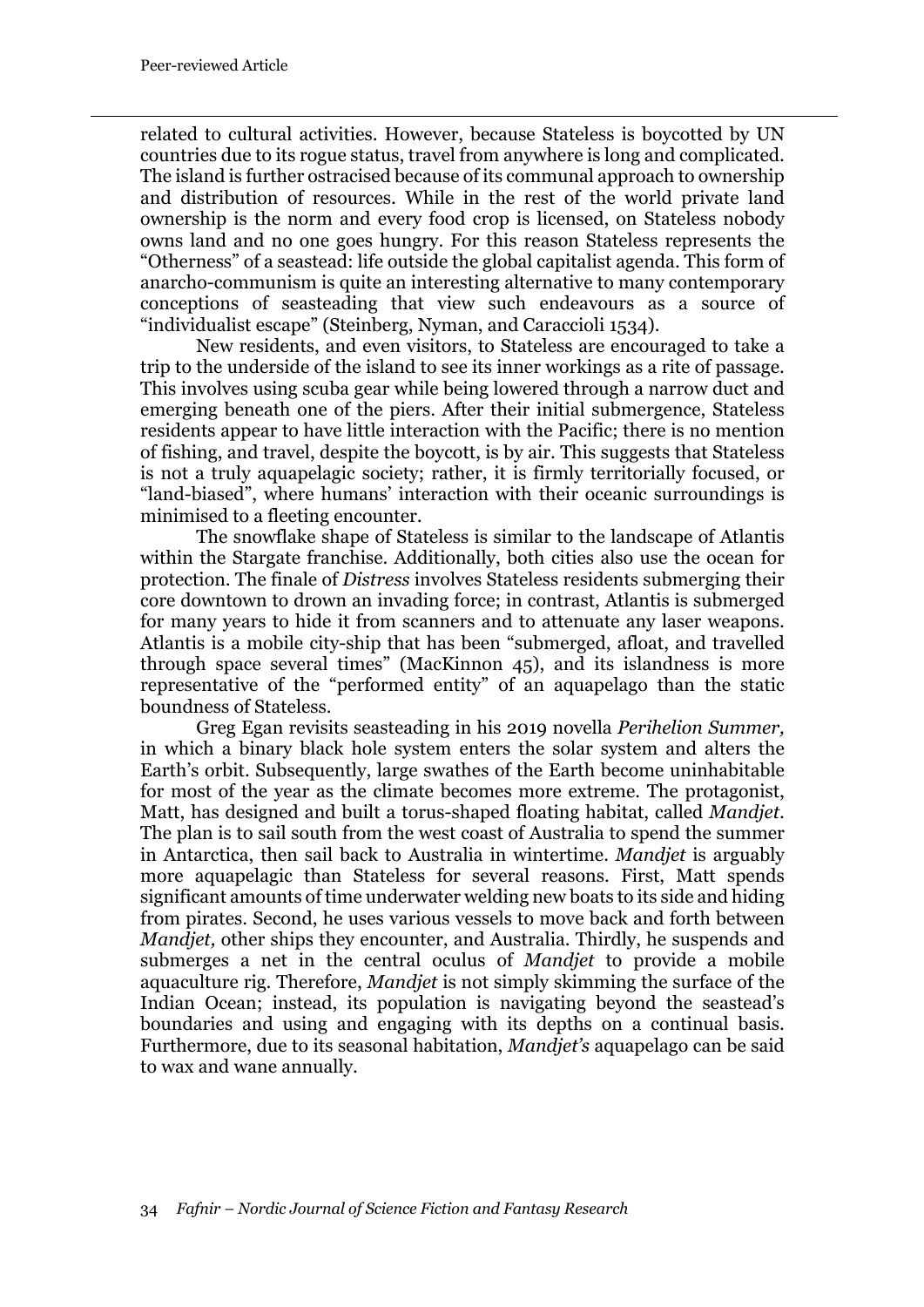#### **4.3 Snow Crash**

*Snow Crash* (1992) by Neal Stephenson is a SF novel set in 21st-century North America after an economic collapse. The plot of the book centres around a virus being transferred, via drugs or injections or from the Metaverse (similar to an online virtual-reality computer simulation), into the body and attacking the neuro-linguistic part of the brain. The virus is designed to undo the "partitioned logic of natural language that resulted from the fall … of the tower of Babel" (Swanstrom 70). The key to stopping the spread of the virus is aboard the *Raft*, a floating conglomeration of makeshift boats lashed to the sides of a former US aircraft carrier, *Enterprise*.

After purchasing *Enterprise,* charismatic preacher L. Bob Rife used the ship to rescue Bangladeshis when their country was submerged due to deforestation in the Ganges basin (this was probably not an entirely charitable act, as Rife was the architect of the virus and the Bangladeshis were probably the first carriers). The nuclear-powered engine is no longer operational, and the *Raft* floats clockwise around the Pacific Ocean at the whim of ocean and wind currents (254). Over time the *Raft* has grown in area and population, becoming a hub for Eurasian refugees (called Refus) fleeing economic strife in their home countries. The Refus that make it aboard are made of hardy stuff, as the *Raft* stays a minimum of 100 miles offshore (340), and the journey usually occurs in makeshift boats in tumultuous waters; moreover, arriving Refus must avoid being killed by the ones already there.

Some Refus detach from the *Raft* to paddle to shore in search of a better life. Such is the reputation of the *Raft's* population that Californian beachfront property owners hire personal security defenses and subscribe to a rolling *Raft* news report for fear a group of Refus will come ashore. The reputation of the *Raft* is made even more dramatic by the fact that it is only accessible to visiting outsiders with the aid of a local guide (359), both for safety and because the adhoc nature of the construction means that getting from one point to another can form a labyrinth that forces one to walk through the *Raft's* residential areas (323). Therefore, the *Raft* is regarded as a threat to the mainlanders' way of life, acting both as a metaphor for fear of the "Other" that is frequently present in discussions of immigration, and as a real threat in the novel due to its central role in disseminating the linguistic virus. The fear of climate refugees is a continuing theme within cli-fi literature such as John Lanchester's *The Wall* and Omar El Akkad's *American War*.

Like the *Raft*, Armada, the piratical city-state flotilla in China Miéville's *The Scar* (2011), is a seastead to be feared. It grows in wealth and population by looting and kidnapping. What further distinguishes Armada as "Other" within the Bas-Lag world is that all races aboard are equal. In particular, the Remade, victims of the criminal justice system that mutilates their bodies with machinery or strange appendages, who are normally destined for slave-like conditions, are free citizens on Armada. The Cray, an aquatic race who live on the underside of Armada in coral-like structures are humanoid from the waist up and lobster-like from the waist down. Therefore, Armada is unique among these examples of seasteading in that spaces both above and below the waterline are inhabited; it therefore provides the strongest example of a truly aquapelagic society. In Hayward's conception of the aquapelago, he admits that while humans are "essential to the aquapelago, humans are only one of a series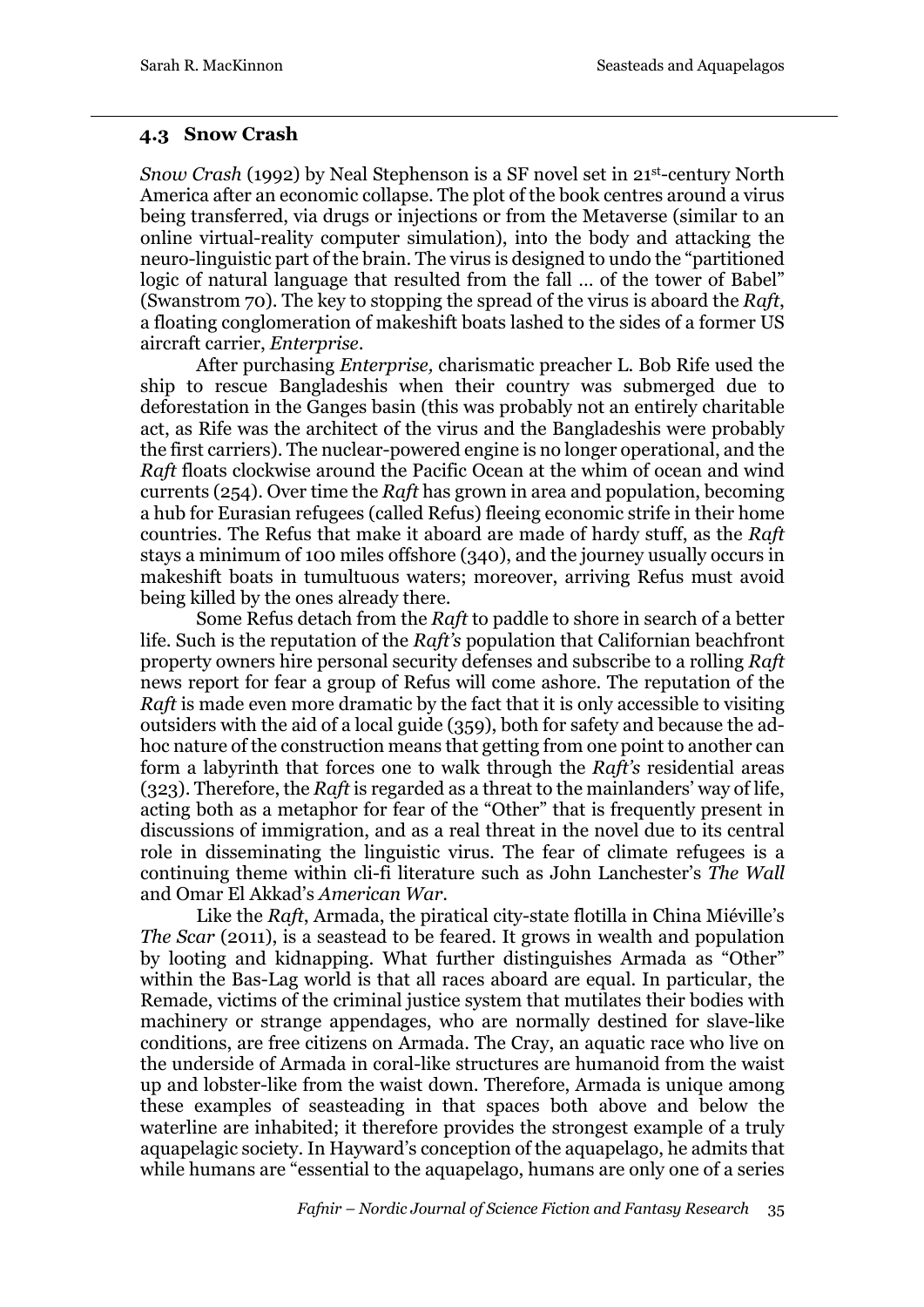of actants without which the aquapelago cannot be performatively constituted" ("Constitution" 3).

### **5. Discussion**

This paper has found that seasteads within SF generally fall into two categories. The first is the somewhat ramshackle flotilla-type seastead that has grown and altered as boats (read: landmass) are either added or jettisoned, such as the *Raft*, Armada*,* and the atolls of *Waterworld.* The other type relies on advanced technology, like Stateless or Atlantis, to create a more planned terrestrial space that resembles high-density urban centres like San Francisco or Tokyo. The impetus for constructing both types of seastead has often been climatic disaster or societal breakdown, rather than the desire to construct fanciful projects with utopian aims.

Seasteading offers an opportunity for survival and sanctuary. The *Raft's*  origins began as a refuge for drowning Bangladeshis, Stateless for Pasifika, the *Mandjet* for Australian and Timorese refugees, and the atoll of *Waterworld* for humanity's remaining climate-change survivors. Therefore, rather than serving as "locales of desire" and "platforms of paradise" – utopian playgrounds for inhabitants or the onlooker gaze – the majority of the seasteads featured in this paper are utilitarian life rafts, born of necessity. The role of seasteading in housing climate refugees and anarchists makes them politically transgressive places that can pose a threat to the continental way of life. Also, the very act of inhabiting the ocean marks seasteads as "outside" places. As Elizabeth DeLoughery claims, oceanic spaces represent either the "utopian space of biocapital or the dystopian futurity of climate change, marine spaces [are] profoundly exceptional to human experience" ("Ordinary" 356–57). This is illustrated by the people of *Waterworld*, who have known only life at sea, and the people onboard *Mandjet*; both feel relief at reaching landmasses. This is perhaps why there has been such slow development of the Seasteading Institute.

As Hayward asserts, aquapelagoes are not fixed geographic descriptions but performed entities that "wax and wane as climate patterns alter and as human socio-economic organisations, technologies, and/or the resources and trade systems they rely on, change and develop" ("Aquapelagos" 27). There are several examples of such performed entities, such as the Mariner and Smokers in *Waterworld*, the Armada, and the *Mandjet*, which not only navigate the ocean surface but also use its depths for food, trade, and even habitation in the case of the Cray; the *Mandjet* is the most obvious example of a seastead altering its aquapelgism along with climate patterns.

In contrast, various examples within this paper, such as the atolls of *Waterworld*, Stateless, the *Raft*, and Atlantis are terrestrially based societies where oceanic interaction is minimised and any submersive experiences are the exception rather than the norm. These examples retain a strongly terrestrial imagination of future humanity, rather than exploring the potential for humans to more easily inhabit aquatic spaces and/or exist simultaneously in both. Seasteading, in these regards, can be seen as something of a fantasy displacement of terrestrial structures and behaviours onto offshore platforms without the next level of immersion and transformation. They are still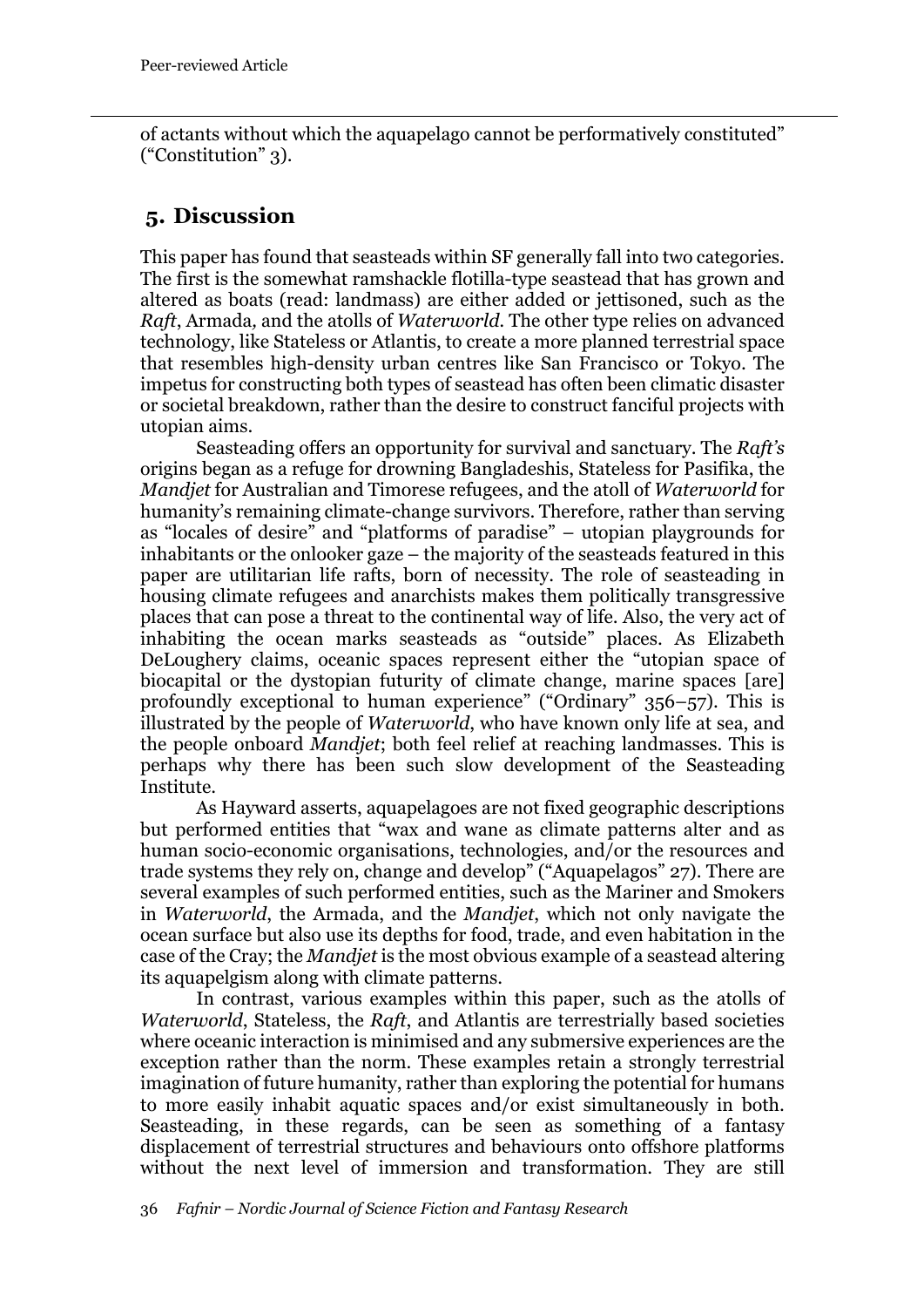principally laminar, thin platforms rather than points of transition between oceanic depths and the above-water world and its atmosphere. Therefore, these examples are more akin to ocean-skimming cruise liners than aquapelagic societies.

## **6. Conclusion**

Island Studies is still a relatively new field of research that has just begun to engage with media and literature on – or about – islands. There is much work to be done on planets as islands, cities that "float" in the sky, underwater settlements, and extra-terrestrial islands. It is hoped that this paper will instigate more discussion between scholars of islands and speculative fiction about the interaction of sentient beings with their aquatic and terrestrial surroundings.

As a tentative step in this direction, this paper has shown that fictive examples of seasteading often originate as reactive adaptations to catastrophic events rather than an attempt to purposefully design and attain a form of utopia. Seasteading does not inherently equate to the construction of an aquapelagic society. Life onboard a seastead can be terrestrially focused and contained by the seastead's edges, much like the emotional geography of a cruise liner. There are examples of aquapelagic seasteads, such as those found in *Perihelion Summer*, *The Scar* and the Stargate franchise, where inhabitants interact with their aquatic environment to a greater or lesser extent, making aquapelagity not a fixed characteristic but an assemblage that is performed in space and time.

## **Acknowledgements**

The author thanks Philip Hayward for his helpful comments on an earlier draft of this paper.

*Biography:* Sarah R. MacKinnon gained her doctorate in Island Studies in 2014 from Queen's University Belfast. Since then she has published several papers with island-related themes and is a reviewer for *Shima: The International Journal of Research into Island Cultures*. Her scholar profile can be found at https://scholar.google.com/citations?user=E-2UIIAAAAAJ&hl=en.

# **Works Cited**

Baldacchino, Godfrey. "Islands – Objects of Representation." *Geografiska Annaler: Series B, Human Geography*, vol. 87, no. 4, 2005, pp. 247– 51.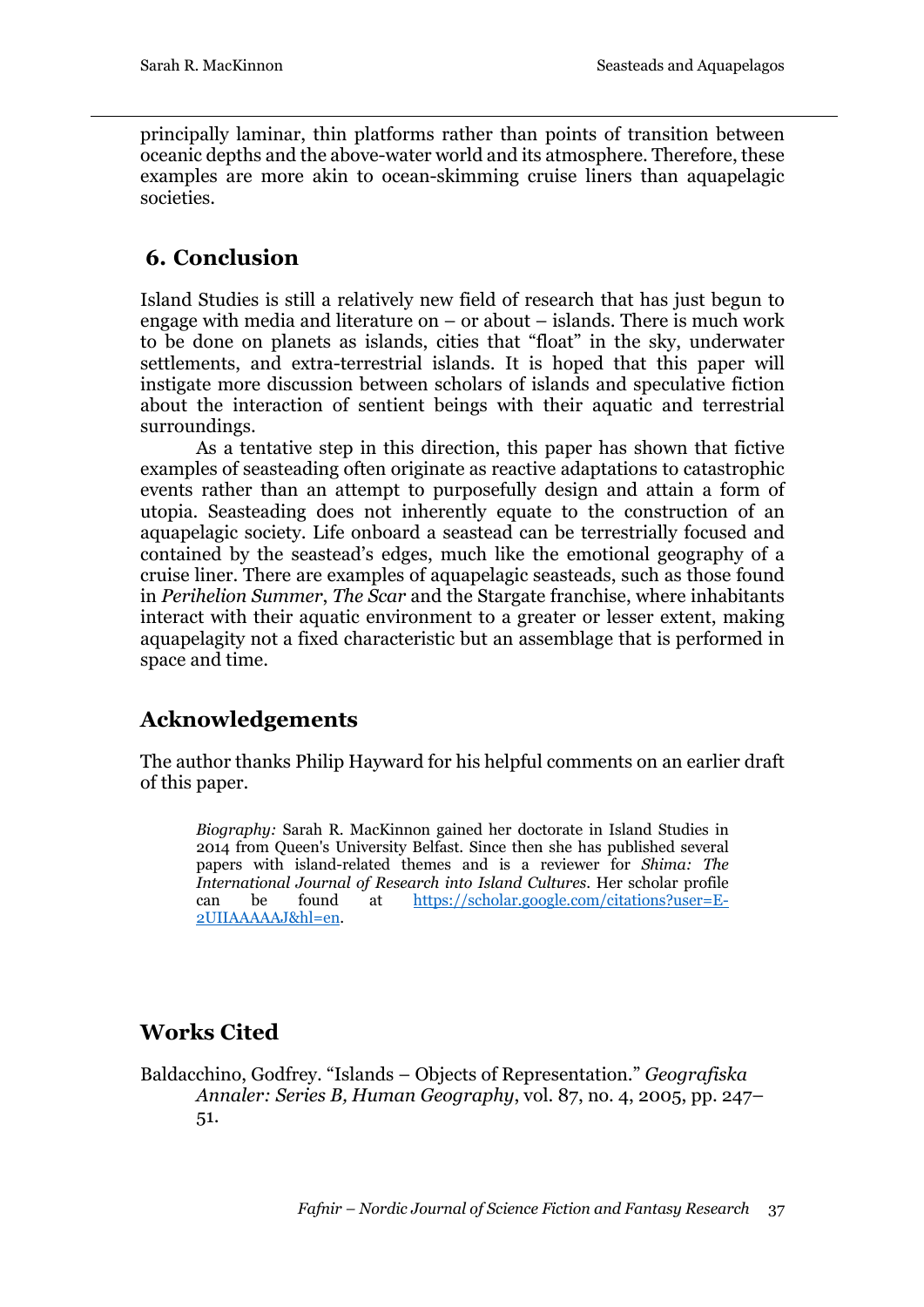- —, ed. *Extreme Tourism: Lessons from the World's Cold Water Islands*. Routledge, 2006.
- —. "Introducing a World of Islands." *A World of Islands*, edited by Godfrey Baldacchino, Institute of Island Studies, 2007, pp. 1–29.
- —. "Editorial: The Island Lure." *International Journal of Entrepreneurship & Small Business*, vol.9, no. 4, 2010, pp. 373–77.
- —. "Getting Wet." Shima: *The International Journal of Research into Island Cultures*, vol.6, no. 1, 2012, pp. 22–26.
- —. "The Lure of the Island: A Spatial Analysis of Power Relations." *Journal of Marine and Island Cultures*, vol. 1, no. 2, 2012, pp. 55–62.
- Barnett, Jon. "Titanic States? Impacts and Responses to Climate Change in the Pacific Islands." *Journal of International Affairs*, vol. 59, no. 1, 2005, pp. 203–19.
- Barnett, John, and Campbell, John. *Climate Change and Small Island States: Power, Knowledge and the South Pacific*. Routledge, 2010.
- Cashman, David. "Skimming the Surface Dislocated Cruise Liners and Aquatic Spaces." *Shima*, vol. 7 no. 2, 2013, pp. 1–12
- —. "King Neptune, the Mermaids, and the Cruise Tourists: The Line-Crossing Ceremony in Modern Passenger Shipping." *Coolabah*, vol. 27, 2019, pp.  $90-105.$
- Church of Scientology. "What is the Sea Organization?" *Scientology.*com, no date, www.scientology.org/faq/church-management/what-is-the-seaorganization.html. Accessed 23 Jun. 2020.
- Conkling, Philip. "On Islanders and Islandness." *Geographical Review*, vol. 97, no.2, 2007, pp. 191–201
- Crane, Ralph, and Lisa Fletcher. *Island Genres, Genre Islands: Conceptualisation and Representation in Popular Fiction*. Rowman & Littlefield, 2017.
- DeLoughery, Elizabeth. "Ordinary Futures: Interspecies Worldings in the Anthropocene." *Global Ecologies and the Environmental Humanities: Postcolonial Approaches*, edited by Elizabeth DeLoughrey, Jill Didur, and Anthony Carrigan, Routledge, 2015, pp. 352–72.
- —. "Submarine Futures of the Anthropocene." *Comparative Literature,* vol. 69, no. 1, 2017, pp. 32–44.

Egan, Greg. *Distress*. Hachette, 1995.

- —. *Perihelion Summer*. Tor, 2019.
- 38 *Fafnir – Nordic Journal of Science Fiction and Fantasy Research*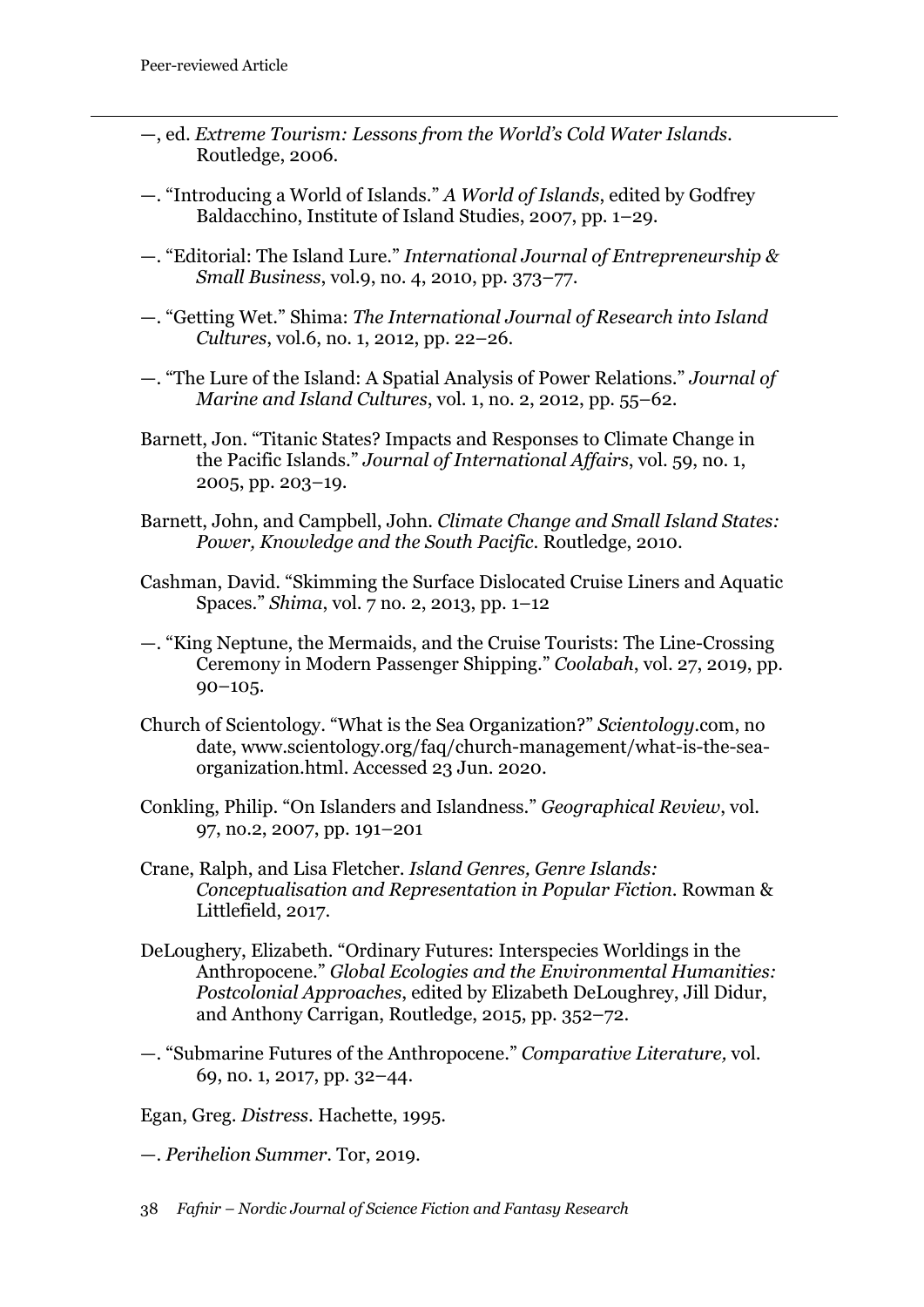- Farran, Sue. "The Coastal Zone of Islands: Comparative Reflections from the North and South." *Island Studies Journal,* vol. 1, no. 1, 2006, pp. 55– 80.
- Farbotko, Carol. "Wishful Sinking: Disappearing Islands, Climate Refugees and Cosmopolitan Experimentation." *Asia Pacific Viewpoint*, vol. 51, no. 1, 2010, pp. 47–60.
- Fleury, Christian. "The Island/Sea/Territory: Towards a Broader and Three Dimensional View of the Aquapelagic Assemblage." *Shima: The International Journal of Research into Island Cultures*, vol. 7, no. 1, 2013, pp. 1–13.
- Fuller, R. Buckminster, and Kiyoshi Kuromiya. *Critical Path*. Macmillan, 1981.
- Gillis, John. Islands of the Mind: How the Human Imagination Created the Atlantic World. Macmillan, 2004.
- —. "Island Sojourns." *Geographical Review*, vol. 97, no. 2, 2007, pp. 247–87.
- Graziadei, Daniel, et al. "Island Metapoetics and Beyond: Introducing Island Poetics, Part II." *Island Studies Journal,* vol. 12, no. 2, 2017, pp. 253– 66.
- Grydehøj, Adam. "A Future of Island Studies." *Island Studies Journal*, vol. 12, no. 1, 2017, pp. 3–16.
- Gutberlet, Manuela. "'In a rush': Time-Space Compression and its Impacts on Cruise Excursions." *Tourist Studies*, vol. 19, no. 4, 2019, pp. 520–48.
- Hayward, Philip. "Aquapelagos and Aquapelagic Assemblages." *Shima: The International Journal of Research into Island Cultures,* vol. 6, no. 1, 2012, pp. 1–11.
- —. "The Constitution of Assemblages and the Aquapelagality of Haida Gwaii." *Shima: The International Journal of Research into Island Cultures,*  vol*.* 6, no. 2, 2012, pp. 1–14.
- —. "Islands and Micronationality." *Shima: The International Journal of Research into Island Cultures*, vol. 8, no. 1, 2014, pp. 1–8.
- —. "Sounding the Aquapelago: The Cultural-Environmental Context of Ni-Vanuatu Women's Liquid Percussion Performance." *Perfect Beat*, vol. 15, no. 2, 2014, pp. 113–27.
- Johnson, Henry, and Sueo Kuwahara. "Locating Shima in Island Drumming: Amami Ōshima and Its Archipelagic Drum Groups." *Shima: The International Journal of Research into Island Cultures,* vol. 7, no. 1, 2013, pp. 14–38.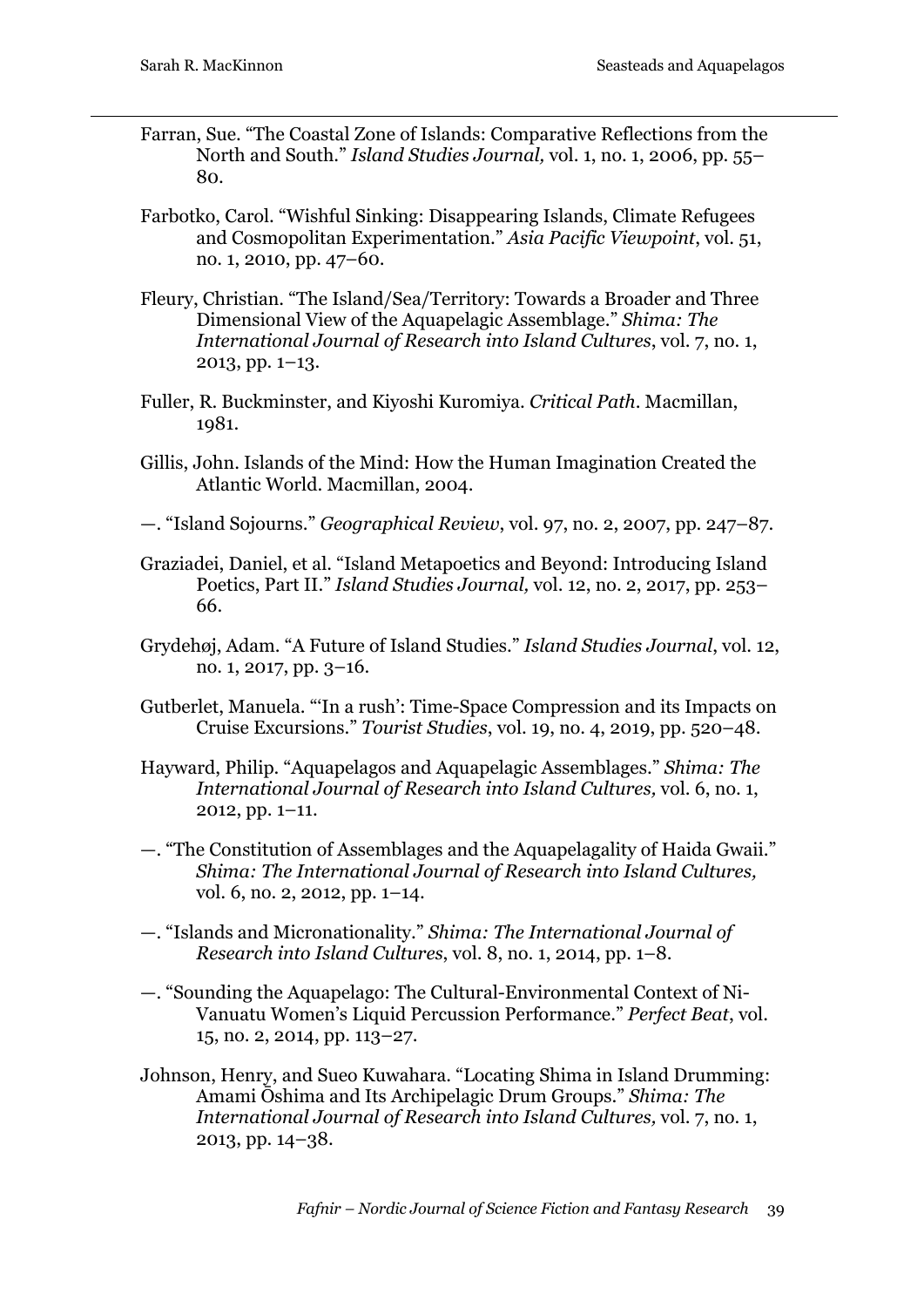- Kelman, Ian. "Islandness within Climate Change Narratives of Small Island Developing States (SIDS)." *Island Studies Journal*, vol. 13, no. 1, 2018, pp. 149–66.
- Kinane, Ian. *Theorising Literary Islands: The Island Trope in Contemporary Robinsonade Narratives*. Rowman & Littlefield, 2016.
- Lister, Natasha, and Ema Muk-Pavic. "Sustainable Artificial Island Concept for the Republic of Kiribati." *Ocean Engineering*, vol. 98, 2015, pp. 78– 87.
- Lucchitti, Irene. "The Blasket Islands and the Literary Imagination." *Shima: The International Journal of Research into Island Cultures,* vol. 7, no. 1, 2013, pp. 96–105.
- MacKinnon, Sarah R. "Stargate Atlantis: Islandness in the Pegasus Galaxy." *Shima: The International Journal of Research into Island Cultures,*  vol. 10, no. 2, 2016, pp. 36–49.
- MacKinnon, Sarah R., and Michael Hannan. "Myth-making through Music: The Lost Songs of St Kilda. *Shima: The International Journal of Research into Island Cultures,* vol 11, no. 2, 2017, pp. 185–204.
- McClain, S. N., et al. "Migration with Dignity: A Case Study on the Livelihood Transition of Marshallese to Springdale, Arkansas." *Journal of International Migration and Integration*, 2019, pp. 1–13.
- Maxwell, Ian. "Seas as Places." *Shima: The International Journal of Research into Island Cultures*, vol. 6, no. 1, 2012, pp. 22–24.
- Matsuda, Matt K. *Pacific Worlds: A History of Seas, Peoples, and Cultures*. Cambridge, UP, 2012.
- McCall, Grant. "Nissology: The Study of Islands." *Journal of the Pacific Society*, vol. 17, no. 2–3, 1994, pp. 1–14.
- Miéville, China. *The Scar*, Pan Publishing, 2011
- Neumeyer, Ken. *Sailing the Farm: Independence on Thirty Feet – A Survival Guide to Homesteading the Ocean*. Ten Speed Press, 1981.
- Nunn, Patrick. D. "The End of the Pacific? Effects of Sea Level Rise on Pacific Island Livelihoods." *Singapore Journal of Tropical Geography*, vol. 34, no. 2, 2013, pp. 143–71.
- Panko, Thomas, and Tony Henthorne. "Crimes at Sea: A Review of Crime Onboard Cruise Ships." *International Journal of Safety and Security in Tourism/Hospitality,* vol. 20, 2019, pp. 1–23.